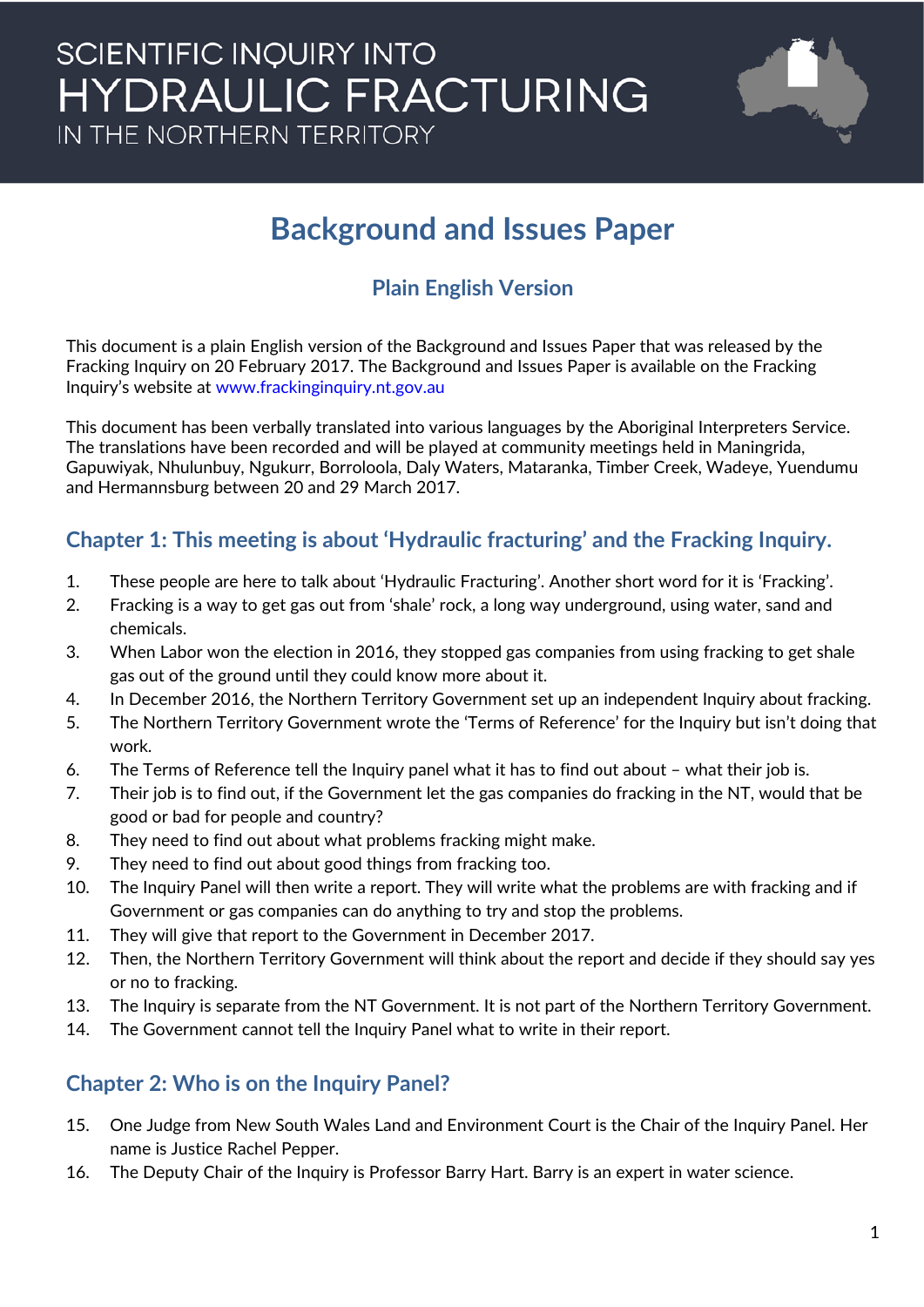- 17. There are another 9 very experienced scientists on the Inquiry Panel.
- 18. They are specialists in water science, social science, ecotoxicology, geology, health, engineering and biology.
- 19. There are some people from Northern Territory Government supporting the Inquiry Panel.
- 20. The Chair and some of the scientists are here today, and some people from NT Government.
- 21. The Inquiry must talk and listen to people living in the Territory.

#### **Chapter 3: What are the Inquiry Panel doing?**

- 22. The Inquiry Panel wrote a document called "Background and Issues Paper". They put it on the internet on the 20 February. The Inquiry Panel has copies of the Issues Paper here today.
- 23. In the Issues Paper, they wrote down all the problems that might happen from fracking and the good things, if the Government says yes to fracking in NT.
- 24. Now, they need to talk to people around the NT about fracking, about the Inquiry, about that 'Issues Paper'. And they want to ask *you mob* what you are worried about with fracking and gas business.
- 25. They want to know if the problems they put in the Issues Paper are the right problems is that why you mob are worried, or are you worried about other things?
- 26. They are having these meetings around the NT at Darwin, Katherine, Tennant Creek and Alice Springs, then Maningrida, Gapuwiyak, Nhulunbuy, Ngukurr, Borroloola, Daly waters, Mataranka, Timber Creek, Wadeye, Yuendumu and Hermannsburg.
- 27. You can talk up today, during the meeting, or you can talk to the Inquiry Panel after maybe call them, write an email or letter, or talk to them next time they visit the community.
- 28. After these meetings, they will write an 'Interim Report' in the middle of the year maybe June or July, like an update on what they've found out, and they will put it on the internet.
- 29. Then, they will come back to communities again to talk about it. They will bring copies of the report with them for people in communities.
- 30. In about October, they will show everybody a 'draft Final report'.
- 31. They will come back to communities again to talk about that one.
- 32. They will give that final report to the Government in December this year.

#### **Chapter 4: Different types of gas – 'conventional', coal-seam and shale gas**

- 33. There are different types of gas that gas companies get out of the ground.
- 34. Today we (inclusive) are going to talk about three different types of gas in the Northern Territory: conventional gas, coal-seam gas and shale gas.

#### *Conventional Gas*

- 35. One type of gas they call 'conventional' gas.
- 36. In Picture 1 of the handouts, they drew where they find conventional gas in red, on the right-hand side.
- 37. For a long time, hundreds of years, gas companies have dug 'vertical wells' straight down to where there is a bubble of gas.
- 38. There is a hard layer of rock, they call it a 'confining layer', and the gas gets stuck under that rock.
- 39. The well goes down through that layer and they take the gas out.
- 40. They call that gas 'conventional gas'.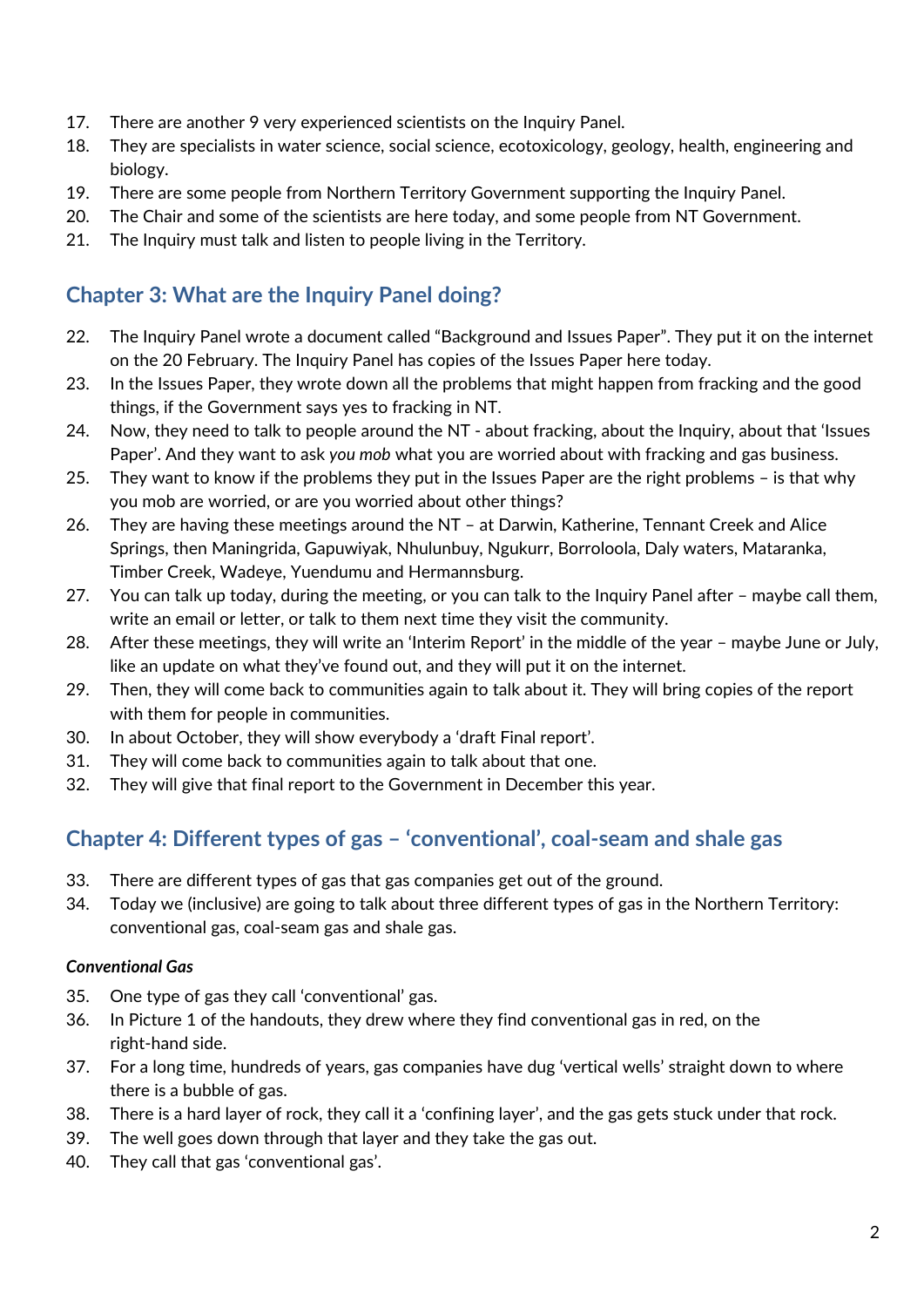#### *Coal Seam Gas*

- 41. Coal seam gas is another type of gas. They take that type of gas out on the east coast of Australia. The gas sits in cracks between coal.
- 42. Coal seam gas is not very deep down, it is very close to the surface and ground water.
- 43. In order to get the gas out of coal seams you need to pump water out of the water table.
- 44. In picture 1, they drew the coalbed where the coal seam gas is in black on the left hand side.

#### *Shale Gas*

- 45. The Inquiry is not talking about conventional gas or coal seam gas. They are talking about 'shale gas'.
- 46. Shale gas is inside shale rock, and that shale rock is deep underground beneath coal seam gas.
- 47. The shale rock is maybe 1km going straight down, or maybe right down to 4km underground.
- 48. Shale gas doesn't build up or pool anywhere, it stays inside the rock.
- 49. In picture 1, they drew shale rock, there the shale gas is, in a big black line along the bottom.

#### **Chapter 5: Hydraulic Fracturing – Fracking**

- 50. For a long time, scientists didn't know how to get the gas out of the shale rock.
- 51. Engineers have been making new machines and new ways to get that gas out.
- 52. Now, they can drill right down, below the water table, maybe from 1km or maybe 4kms down, until they find the shale rock.
- 53. They put cement and steel around the hole, so ground water doesn't go down and so the gas stays in the well.
- 54. Then, they drill along it sideways. They call this a "horizontal well".
- 55. Then, they do 'hydraulic fracturing' or 'fracking' they pump the water, sand and chemicals into the shale rock with a lot of pressure.
- 56. Picture 2 is about fracking.
- 57. The water breaks the shale rock open; then the sand gets stuck between the pieces of rock.
- 58. Then the gas can come out from the rock.
- 59. In Picture 3, you can see the sand going in the cracks in the rock and the gas flowing out of the rock.
- 60. Sometimes "shale gas" is called "unconventional gas" because it uses new ways of getting gas out like horizontal (sideways) drilling and hydraulic fracturing.

#### **Chapter 6: What do they use for fracking shale rock?**

- 61. They use water, sand and chemicals to split the shale rock and take the gas out.
- 62. They use a lot of water to split the shale rock so the gas comes out, maybe the same water to fill up 10 x 50 metre swimming pools to do fracking in one horizontal well.
- 63. They put chemicals in the water to do 4 things:
	- o To make the water like jelly, so it carries the sand properly down and into the cracks in the rock – like chemicals that make toothpaste or lipstick or to make ice-cream a bit hard
	- o To make the water flow again, and take down the pressure like the chemicals in hair bleach
	- o To stop bacteria growing in the well like disinfectant
	- o To help start the crack in the rock like swimming pool cleaner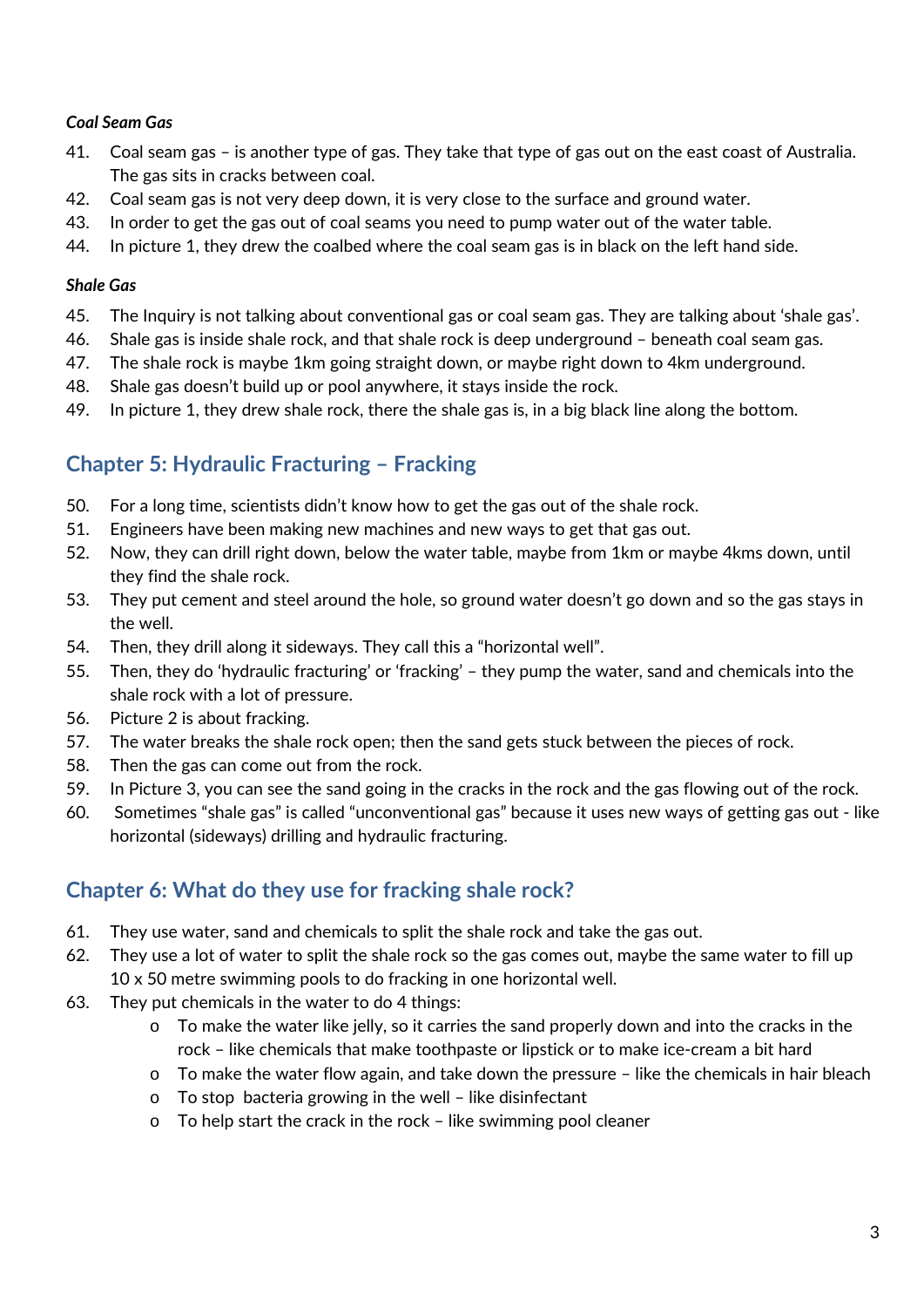- 64. The chemicals they put in is a small amount of everything they pump down the well -about one percent.
- 65. The sand they put in is about five percent.
- 66. Most of what they pump down the well is water. See Picture 4.
- 67. There is a list of chemicals that gas companies use for Fracking in the 'Issues paper' with more information. This picture with the chemicals from the Issues paper is also in the handouts.

#### **Chapter 7: If gas companies do fracking, what problems might happen?**

- 68. The Inquiry panel think that if gas companies do fracking for shale gas, maybe there will be problems.
- 69. They worry there will be problems if the companies don't do it properly.
- 70. In the 'Issues paper', the Inquiry panel wrote down lots of those problems.
- 71. They were thinking about problems for 9 things: water, land, air, health, Aboriginal culture, social problems, money problems, land access and laws for the gas industry.
- 72. The Inquiry panel don't know if these are big problems or little problems yet.
- 73. They will look at the science, then they will decide.
- 74. Today, they want to tell you about those problems they wrote about in the Issues paper and ask you what you think.
- 75. They also want to know if you are worried about other problems that they missed, that they didn't write about in that paper yet.
- 76. Now, we (incl) will talk about each type of problem and ask you about it.

#### **Chapter 8: Worries about water – ground water**

- 77. We will talk about 3 different problems about water.
- 78. First we will talk about 'Groundwater'

#### *Groundwater*

- 79. Scientists call the water underground 'ground water' or they call it 'aquifers'.
- 80. When people dig a bore for drinking water or to grow crops on farms, they are taking this water from the 'aquifer'.
- 81. When a gas company drills a hole down to the shale rock, they drill into the aquifer and keep drilling below.
- 82. They put steel and cement called "casing" around the hole so the water can't get into the hole and so the gas and fracking water don't leak out.
- 83. Maybe the steel and cement might crack, then gas might go into the ground water and make it bad you couldn't drink it or use it for watering farms.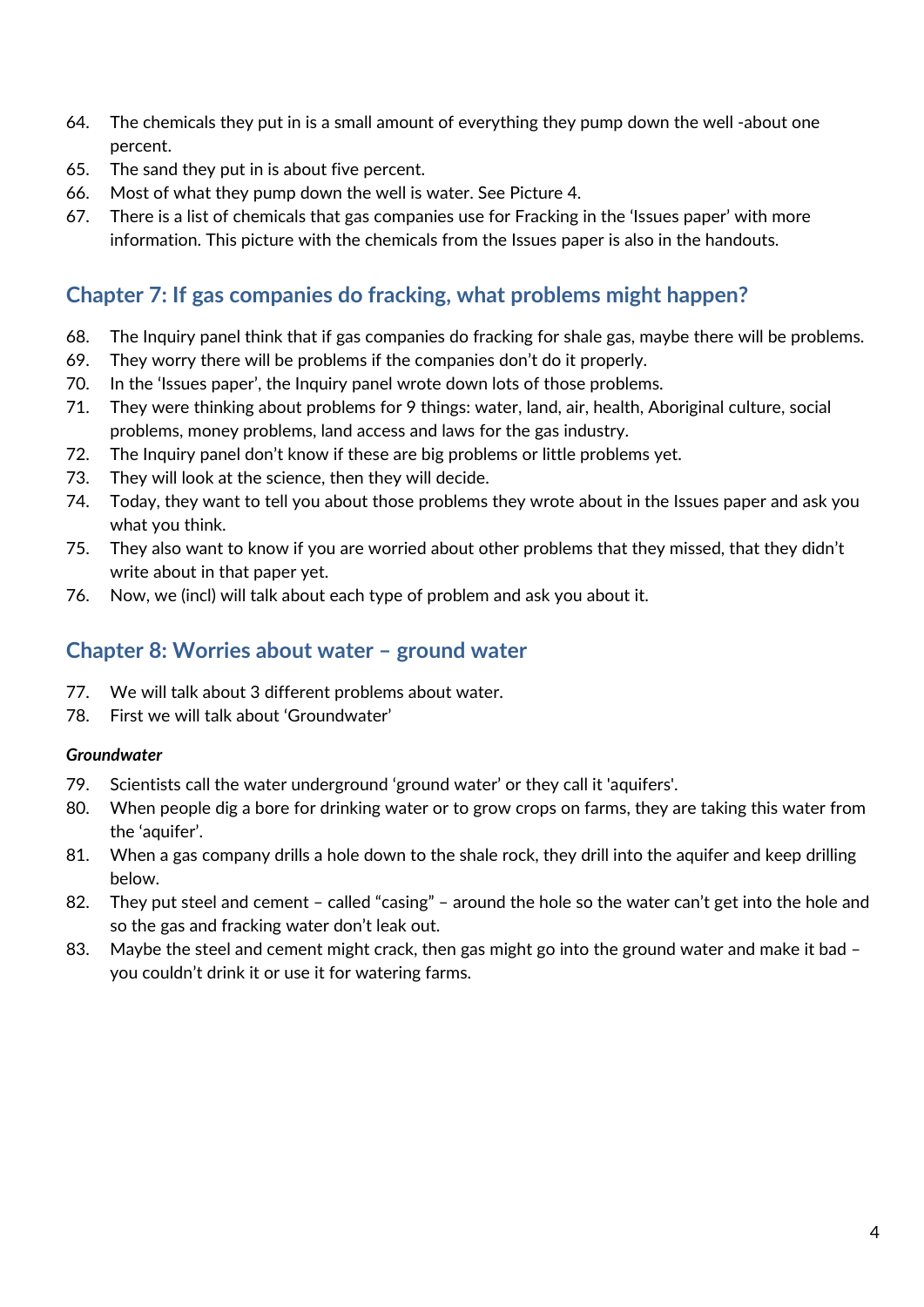#### **84. Are you worried about what will happen to groundwater when they do fracking?**

#### **85. What do you think? What are you worried about?**

#### **Chapter 9: Worries about Surface Water – like rivers and lakes**

- 86. When they do fracking for gas with water, sand and chemicals, after it breaks the rock, that fracking water comes back up the hole – they call this "flowback water"
- 87. They keep that flowback water in ponds above ground.
- 88. That water has chemicals and other things from the ground.
- 89. Sometimes they treat that water put other chemicals in it and use that same water to do fracking again.
- 90. Maybe that flowback water or the fracking chemicals could spill into rivers or lakes and make it dirty or even poison the water, for people and animals.
- **91. Are you worried about rivers and lakes becoming dirty or poisoned if they do fracking?**
- **92. What do you think? What are you worried about?**

#### **Chapter 10: Worries about water supply (how much water)**

- 93. They use a lot of water to do fracking.
- 94. They can use groundwater, surface water like from rivers, or they can bring it in with a truck or through a pipe.
- 95. If the gas companies use too much water, maybe there won't be enough water for everyone else.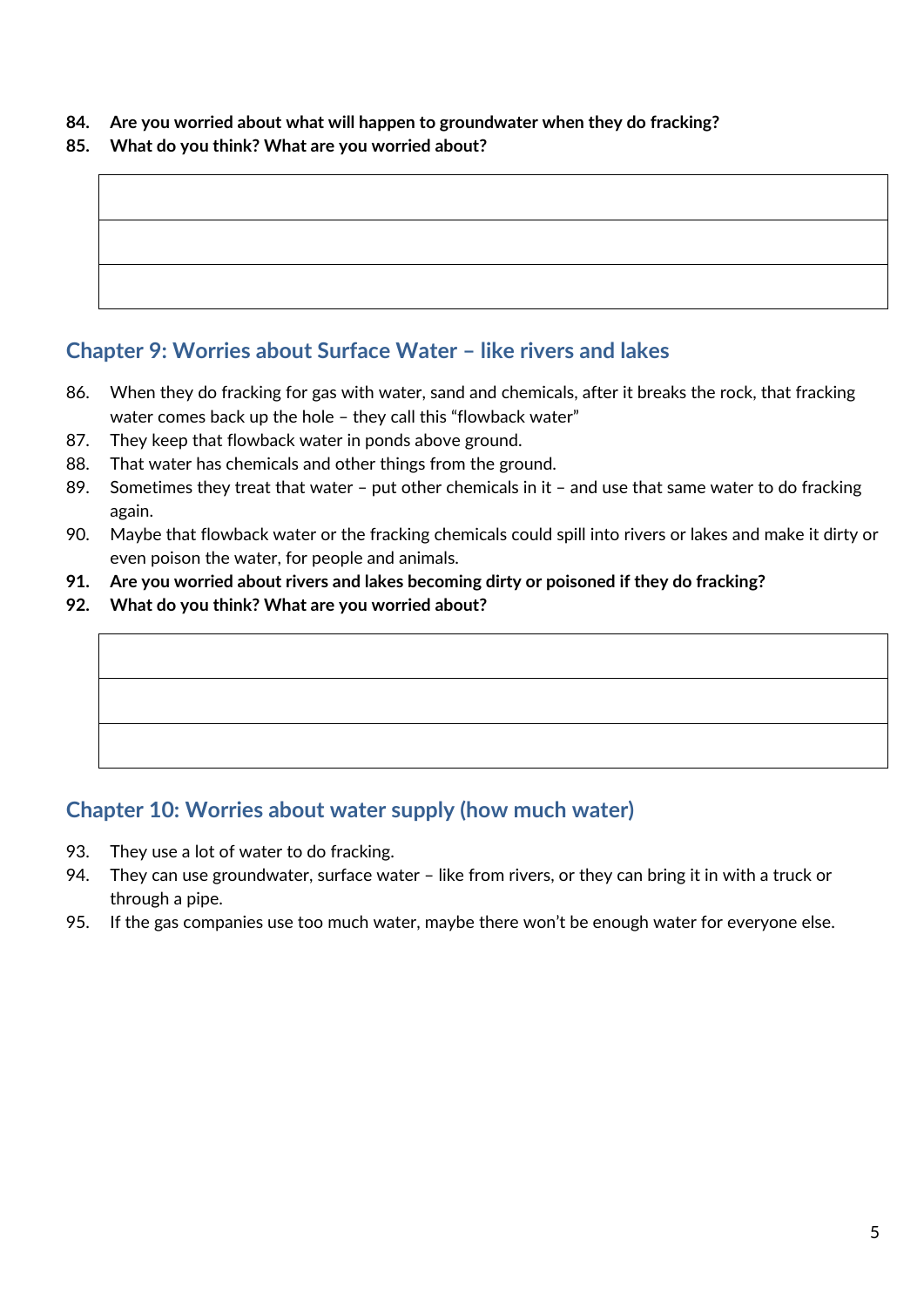- **96. Are you worried about them using too much water if they do fracking?**
- **97. What do you think? What are you worried about?**

#### **Chapter 11: Worries about soil**

- 98. We talked about maybe the flowback water spilling into rivers.
- 99. Maybe the flowback water and chemicals could spill on the ground and make the soil bad.
- **100. Are you worried about the soil if they do fracking?**
- **101. What do you think? What are you worried about?**

#### **Chapter 12: Plants and Animals**

- 102. Plants need lots of water to grow and animals need good water to drink.
- 103. If fracking uses too much water, maybe there won't be as many plants and animals.
- 104. If fracking makes the water dirty, maybe there won't be as many plants and animals.
- 105. If they start fracking, they will clear land for roads, for pipes to take the gas away and for digging the well and the ponds of flowback water.
- 106. That will mean less plants and maybe less animals.
- **107. Are you worried about plants and animals on your country if they do fracking?**
- **108. What do you think? What are you worried about?**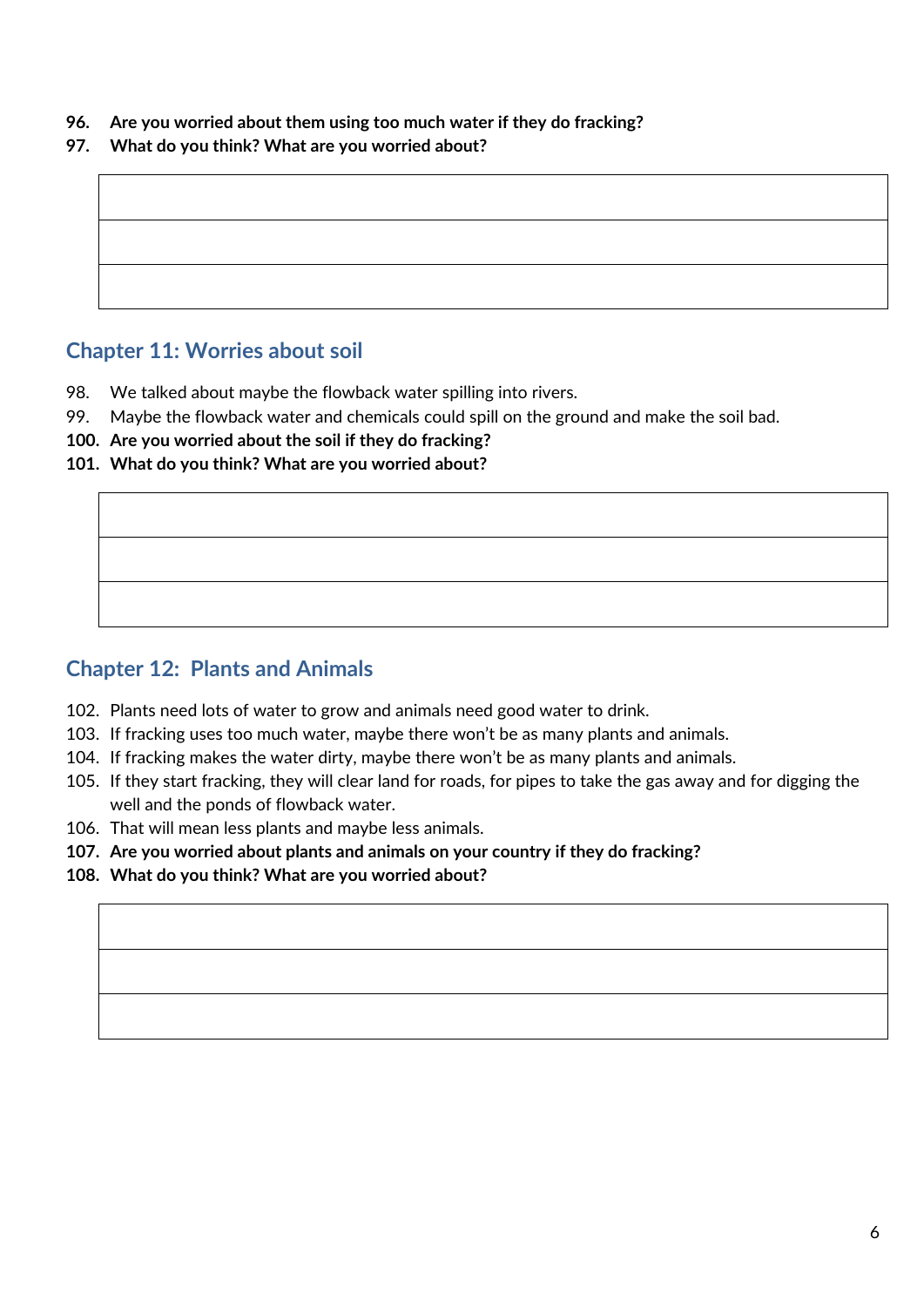#### **Chapter 13: Parks and places where people go fishing**

- 109. There are lots of good national parks and places to go fishing in the Northern Territory; they are different to parks in other parts of Australia and the world.
- 110. Maybe if they do fracking, chemicals could make the water in national parks and fishing spots dirty or poisoned, so people couldn't go there.
- 111. If there is more gas business, there might also be more traffic and noise, maybe near national parks and fishing spots.
- **112. Are you worried about national parks and fishing spots if they do fracking?**
- **113. What do you think? What are you worried about?**

#### **Chapter 14: Air – gases that go into the sky**

- 114. The types of gas that the companies get out when they do fracking in shale rock are "methane", "ethane" and sometimes "carbon dioxide".
- 115. Scientists call these gases "Greenhouse gases".
- 116. These gases are bad for the environment and might be bad for climate change.
- **117. Are you worried about gases in the air if they do fracking?**
- **118. What do you think? What are you worried about?**

#### **Chapter 15: Worries about health and people getting sick**

- 119. We talked about the chemicals gas companies use when they are fracking, that might spill into rivers or on the land or get in to the food.
- 120. We talked about the gases that might go in the sky from fracking.
- 121. When they do fracking, they use lots of machines and engines that run on diesel, so there will be diesel smoke around that well while they are working.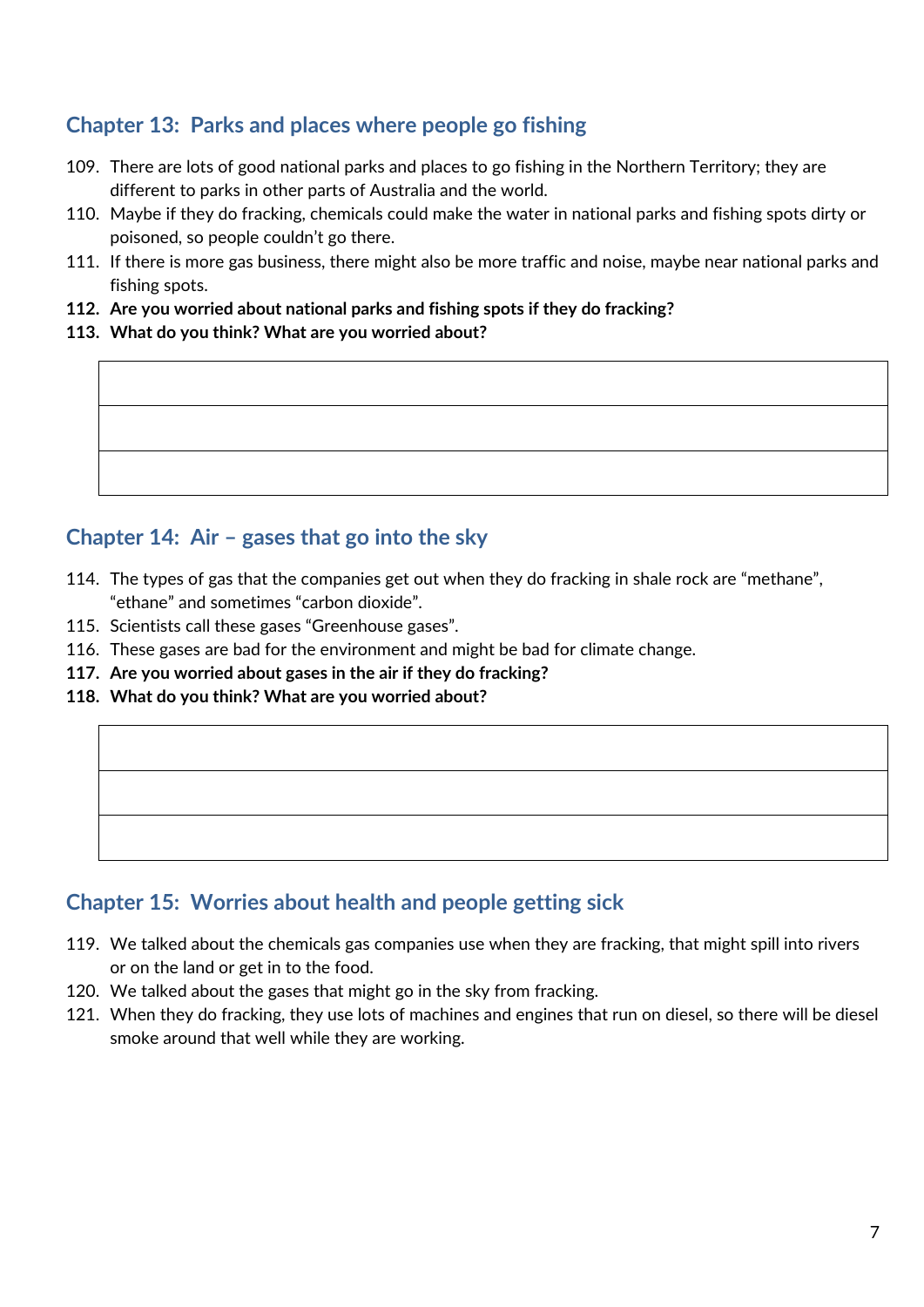**122. Are you worried about these things making people sick?**

#### **123. What do you think? What are you worried about?**

#### **Chapter 16: Worries about Aboriginal people and their culture**

- 124. Water is important to Aboriginal people.
- 125. In some areas, water can be sacred to Aboriginal people.
- 126. Land, plants (trees) and animals are also important to Aboriginal people. Land may need to be cleared and there may be damage to sacred sites.
- **127. Do you have any questions or worries about whether fracking is good or bad for your culture and sacred sites?**
- **128. Do you think it will/would be good or bad for your culture if the gas project came to your community?**



#### **Chapter 17: Social problems**

- 129. If the gas project came to this community, that would mean more roads, more pipes and more traffic. It also might mean more people (living) in your community.
- 130. It also might change lots of things in the community, like employment maybe more jobs, it might change cost of living
- 131. Maybe things would be more expensive, maybe cheaper,
- 132. Maybe you are worrying about housing are there enough houses? Who gets the houses?
- 133. Worries about health services maybe they would bring in more doctors, but maybe there wouldn't be enough doctors, or space in the hospital
- 134. Maybe too many children for the schools
- 135. Maybe too much traffic on the roads, or maybe they will build new roads
- 136. Maybe there will be more business, or maybe fracking would make a problem for businesses
- 137. Maybe there would be more crime in the community?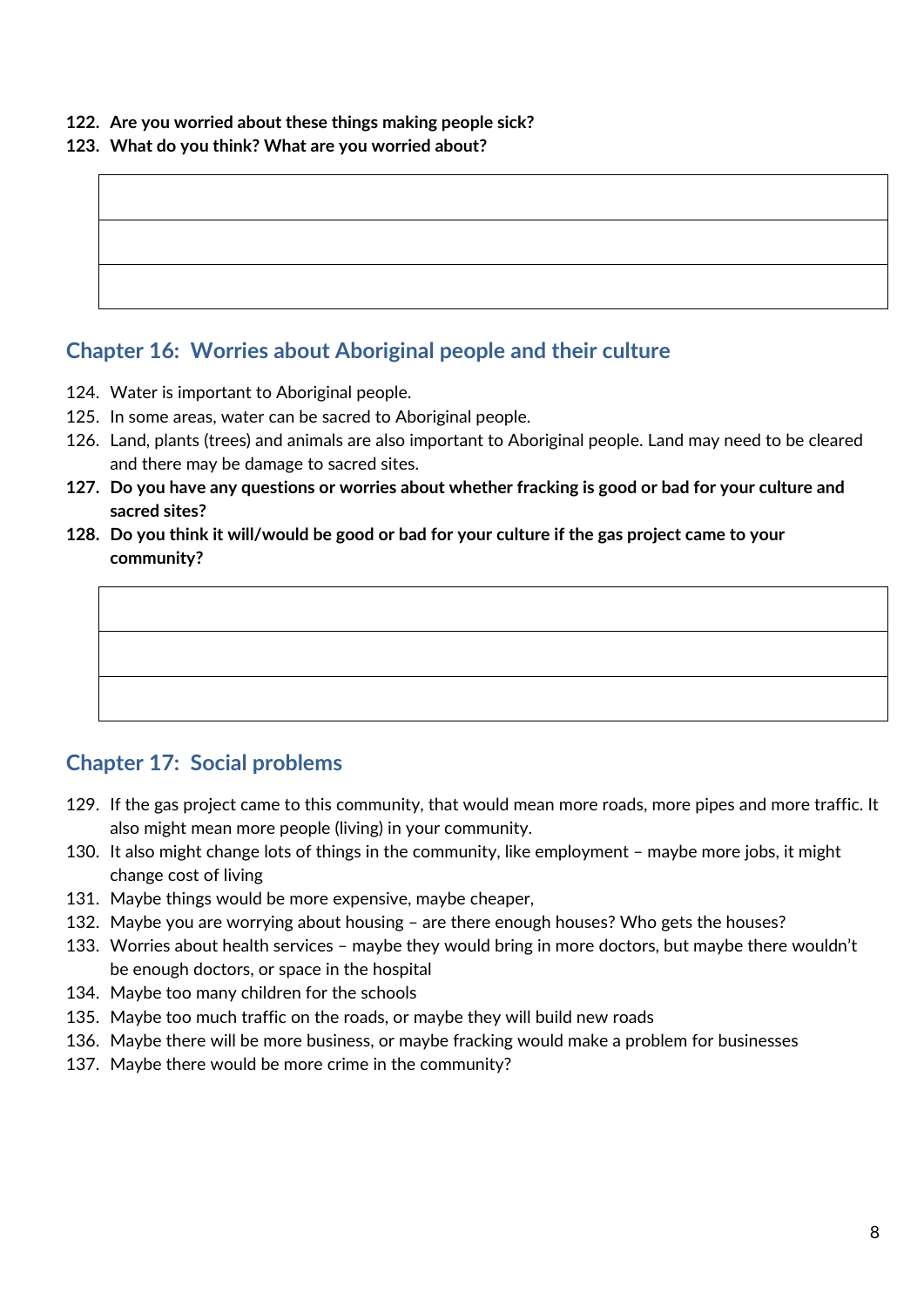#### **138. What do you think? What are you worried about?**

#### **139. Do you think it would be good or bad if the gas project in your community?**

#### **Chapter 18: Worries about money**

- 140. If the government said 'yes' to fracking and the gas industry, it might mean more money for the Northern Territory.
- 141. The Northern territory Government owns the gas underground, even if they don't own the land. So gas companies would pay money to the Government for the gas – they call it a statutory royalty.
- 142. Maybe Traditional Owners would get money from agreements under the *Native Title Act* or *Aboriginal Land Rights (Northern Territory) Act*
- 143. Pastoralists on stations might get to use new roads, or maybe the gas companies will pay them to come onto their land.
- 144. The gas industry might pay other businesses to do work for them or work with another business
- 145. There might be more jobs for people to work for the gas companies
- 146. Or maybe there will be more work and business because there are more people in the community or town.
- 147. But, maybe the prices will go up in the shops.
- 148. Maybe things like water will be more expensive.
- 149. It might be hard for farmers and other businesses if water is more expensive.
- **150. What do you think?**
- **151. Do you think the gas project will bring more money or less money to the community and the NT?**

#### **Chapter 19: Worries about gas companies accessing land**

- 152. In other parts of Australia, the gas companies and land owners have had problems about access to land.
- 153. Traditional Owners and other Land owners own the land, but the government owns the gas that is underground.
- 154. The government can give title to gas companies to get the gas from underground it doesn't matter who owns the land.
- 155. There are rules when gas companies want to enter Aboriginal land or native title land.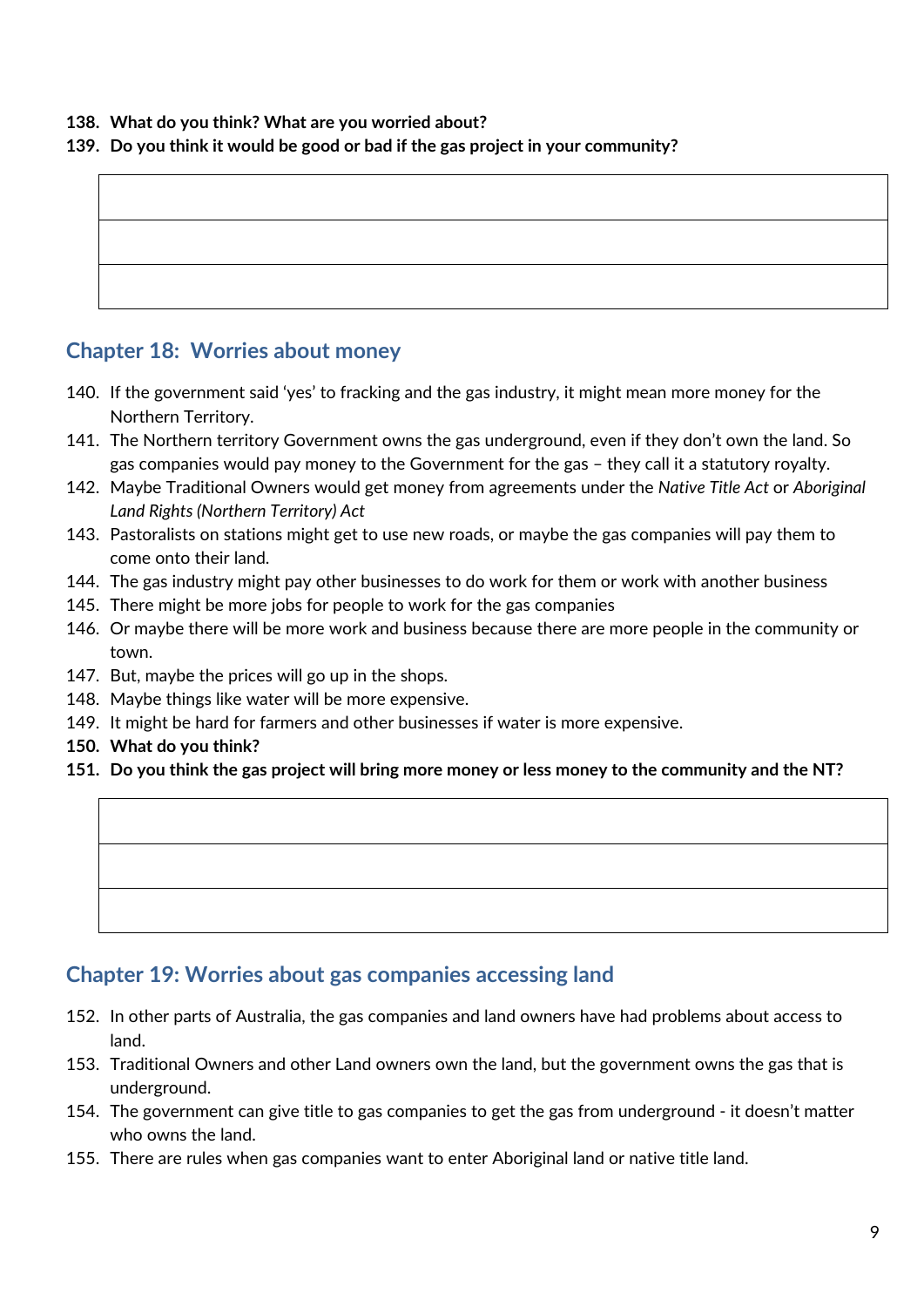- 156. Gas companies have to ask Traditional owners agree to let them enter traditional lands.
- 157. When TOs say yes, then they can come in and start fracking work.
- **158. Are you worried about the way gas companies talk to land owners, traditional owners or people living and working on the land about access?**
- **159. What questions do you want to ask about gas companies coming onto properties?**

#### **Chapter 20: Laws for the Gas Industry**

- 160. If the Government says "yes" to fracking, they will have to write new laws to protect people and the environment.
- 161. Those new laws would have to look after the environment water, land and air
- 162. They must look after traditional owners and other people who own land, like farmers
- 163. They must protect people, so they don't get sick
- 164. They must protect Aboriginal culture
- 165. They must protect communities
- 166. They must make it fair for all Territorians, so everyone gets good things from fracking, not only a few people.
- 167. Those laws would have to be clear so everyone understand them and thinks the same way.
- 168. The laws would also need to make a regulator an office that watches gas companies carefully and makes sure they are following the laws.
- 169. That regulator must be separate from the gas industry and may be separate from government.
- **170. What laws do you think the government would need to make for the gas industry if they say yes to fracking?**

#### **Chapter 21: Feedback - How can you talk to the Inquiry workers?**

- 171. Today we talked about fracking, the inquiry and problems that might happen if the Government says yes to fracking.
- 172. You mob can look at the website to read more about it [frackinginquiry.nt.gov.au](https://frackinginquiry.nt.gov.au/)
- 173. On that website, you can sign-up for email updates from the Inquiry too.
- 174. The Inquiry panel wants to know what you mob think.
- 175. Tell them what you think.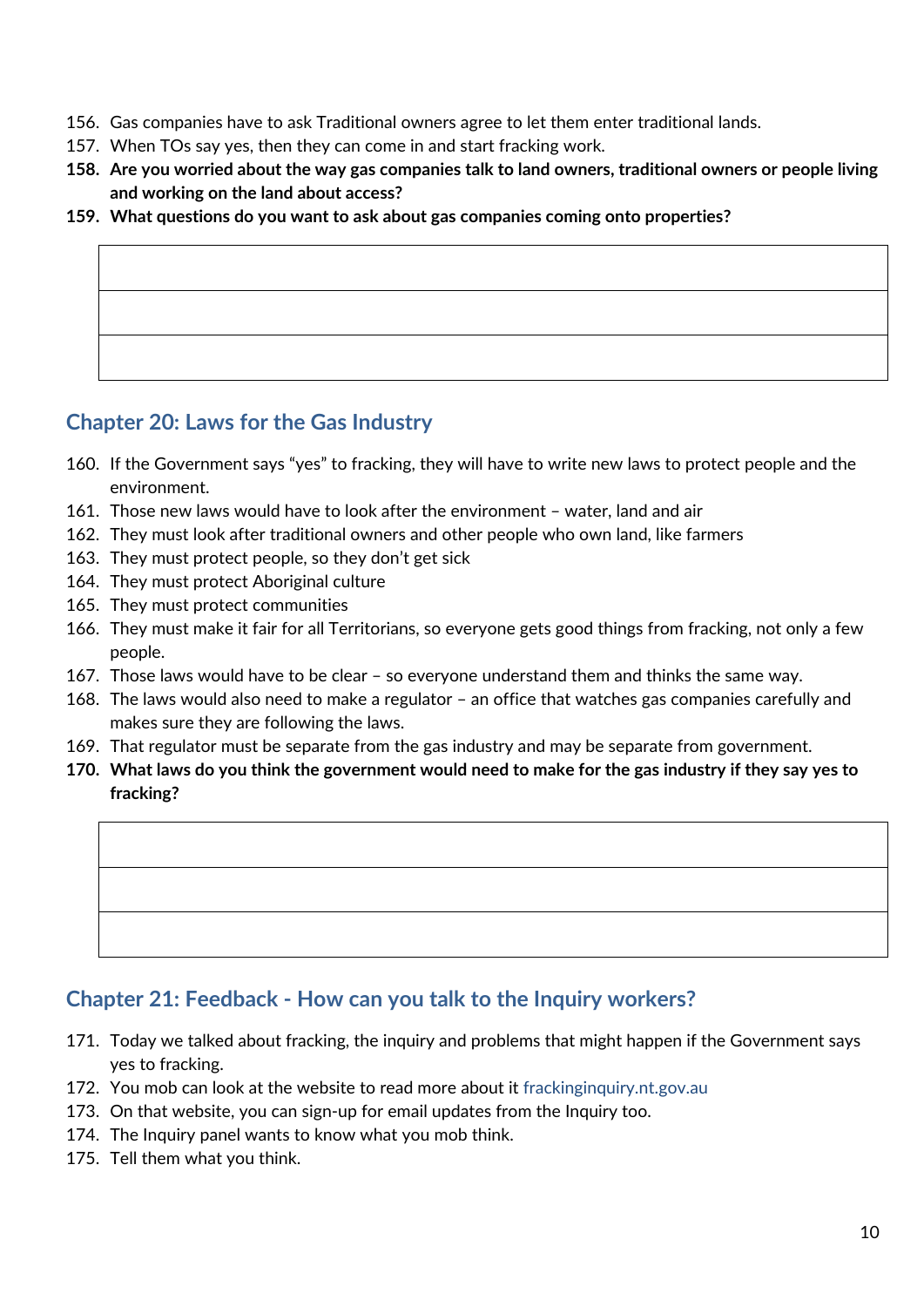- 176. Tell them what you are worried about.
- 177. Talk to them today
- 178. Or, call them on 8999 6573
- 179. Or, write them an email their address is [fracking.inquiry@nt.gov.au](mailto:fracking.inquiry@nt.gov.au)
- 180. Or, write them a letter Hydraulic Fracturing Taskforce, GPO Box 4396, Darwin, NT 0801
- 181. Or, send them a video telling them what you think.
- 182. They also wrote these phone numbers and addresses in the Issues paper and in the hand-out.
- 183. Or, talk to them when they come back to the community in July or August.
- 184. The date for the next time they will visit will be on the website and on the BushTel website.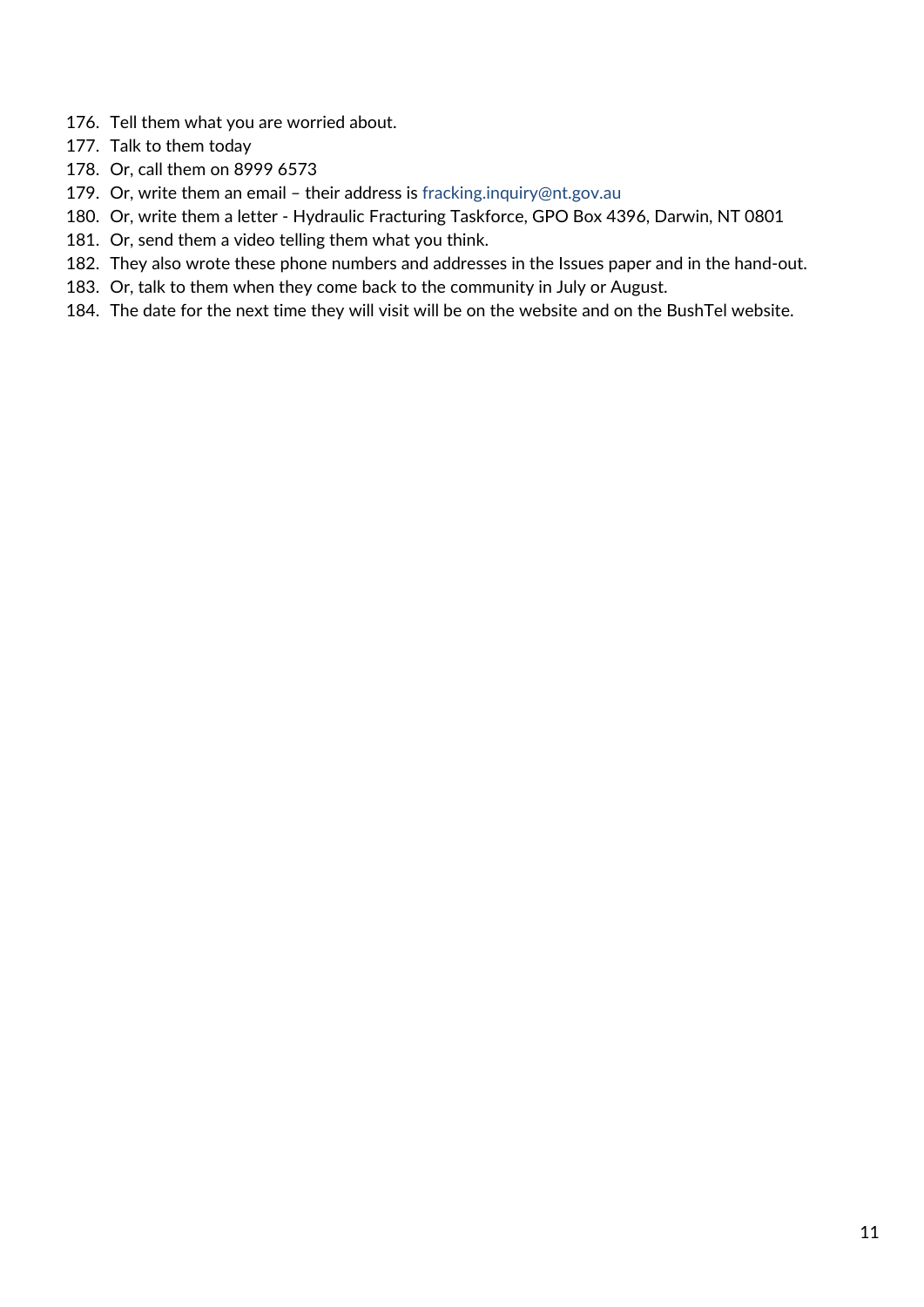Shows the difference between:

- Coal seam gas (left hand side)
- Shale gas (horizontal well in the middle) and
- Conventional gas (right hand side in red)

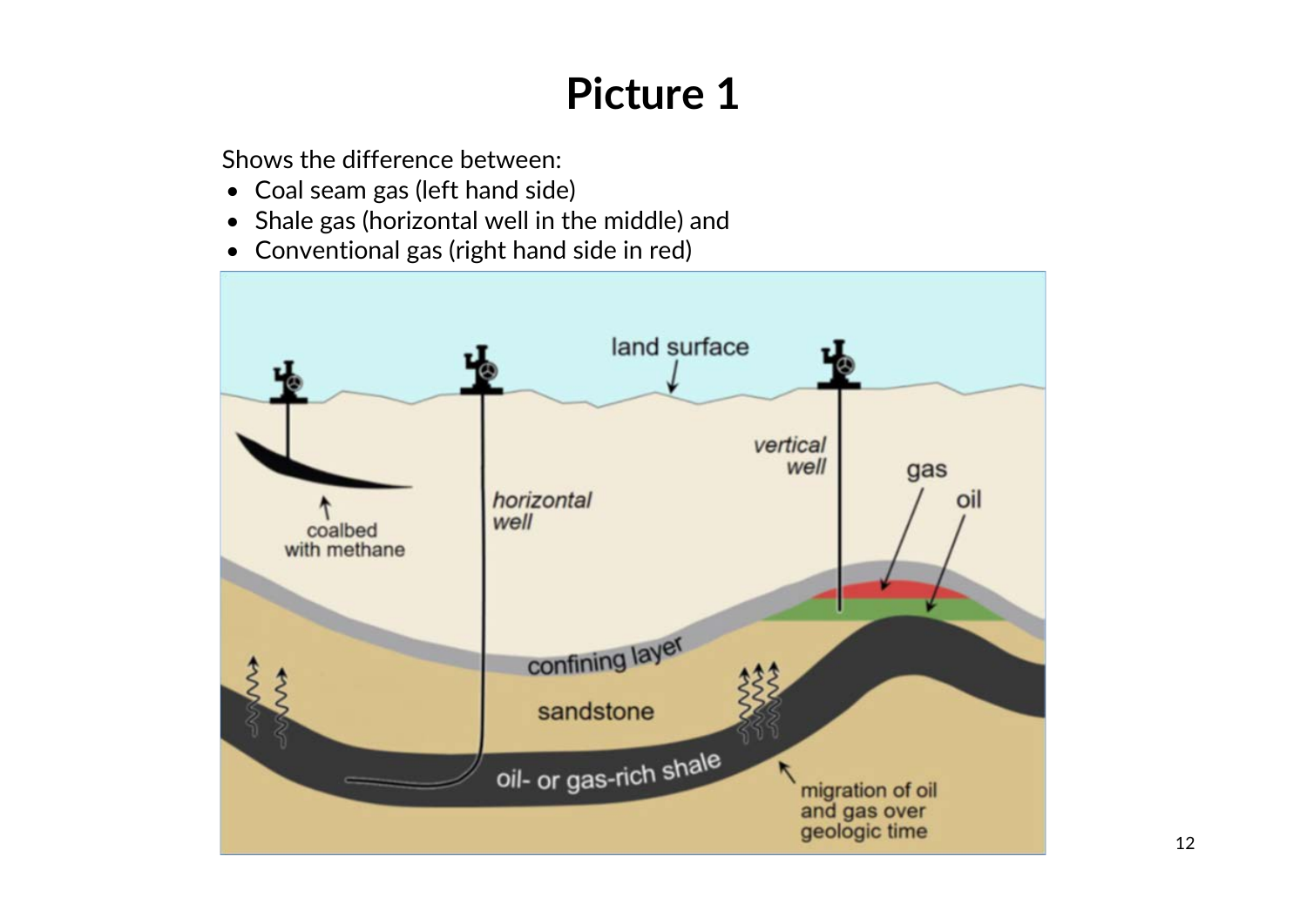# **Picture 2(a)**

Shows well construction, casing and horizontal drilling.

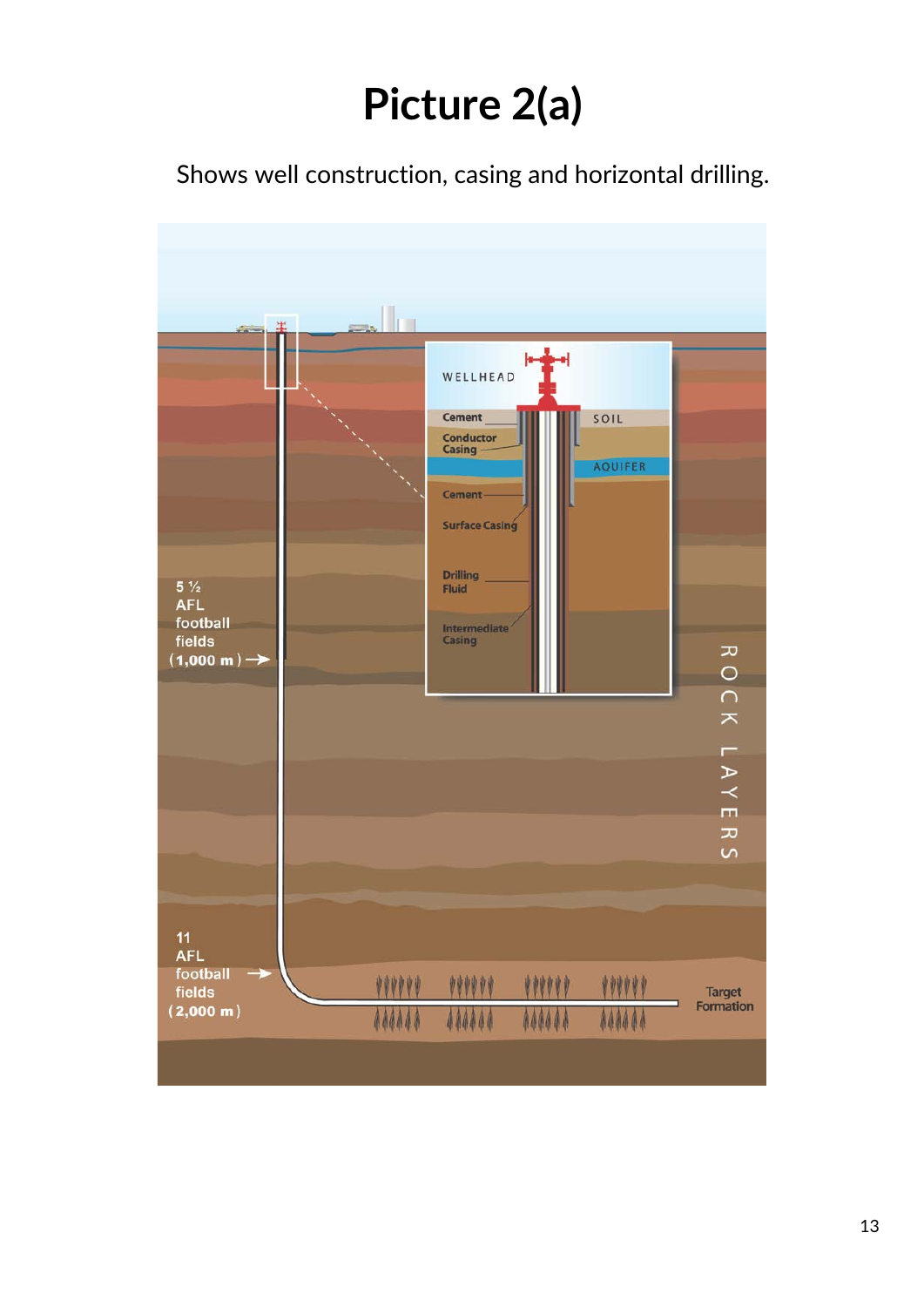# **Picture 2(b)**

Shows how the gas companies get shale gas out of the ground using fracking.

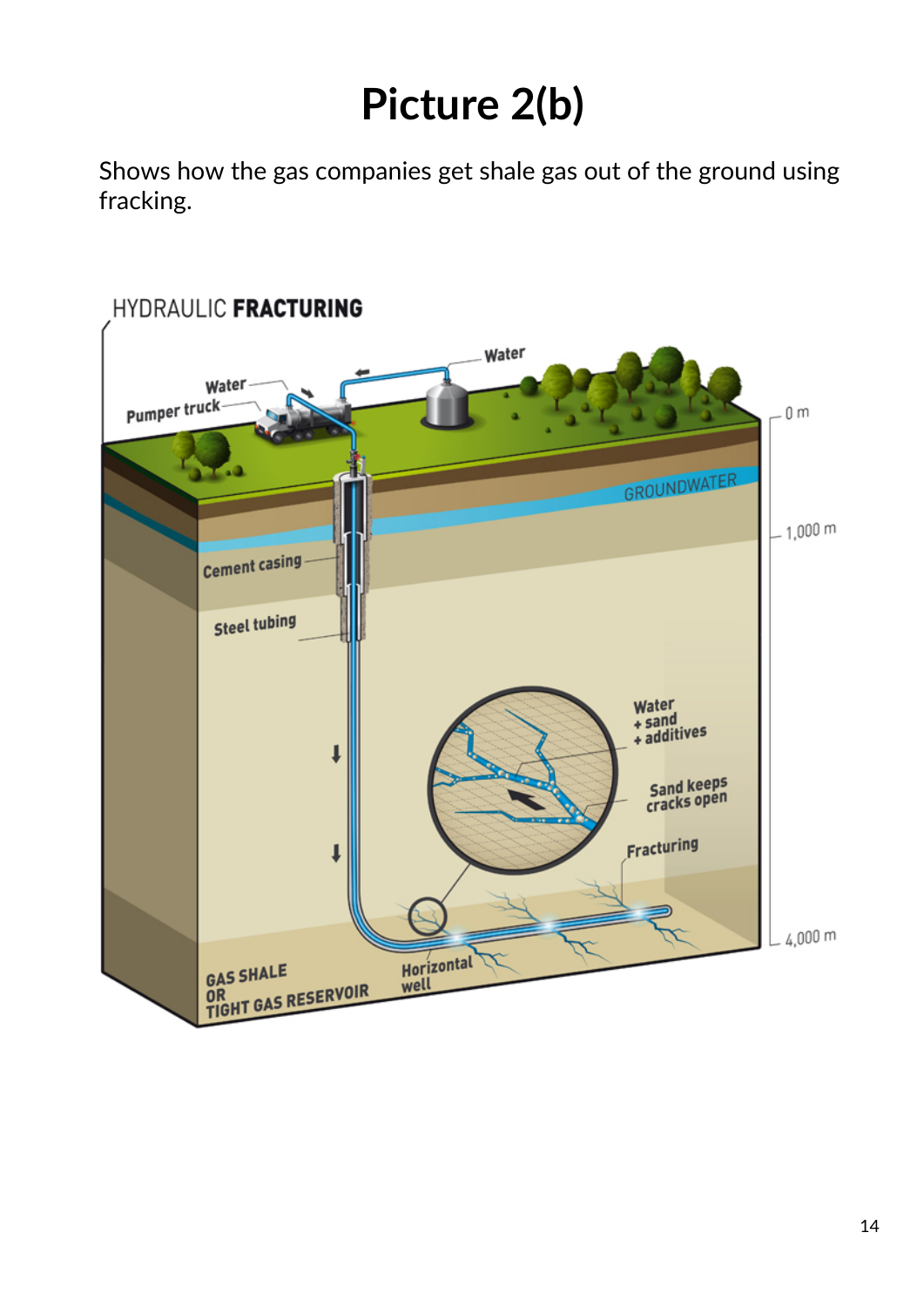Shows how sand flows into the cracks in the shale rock and how gas flows out of the rock into the well.

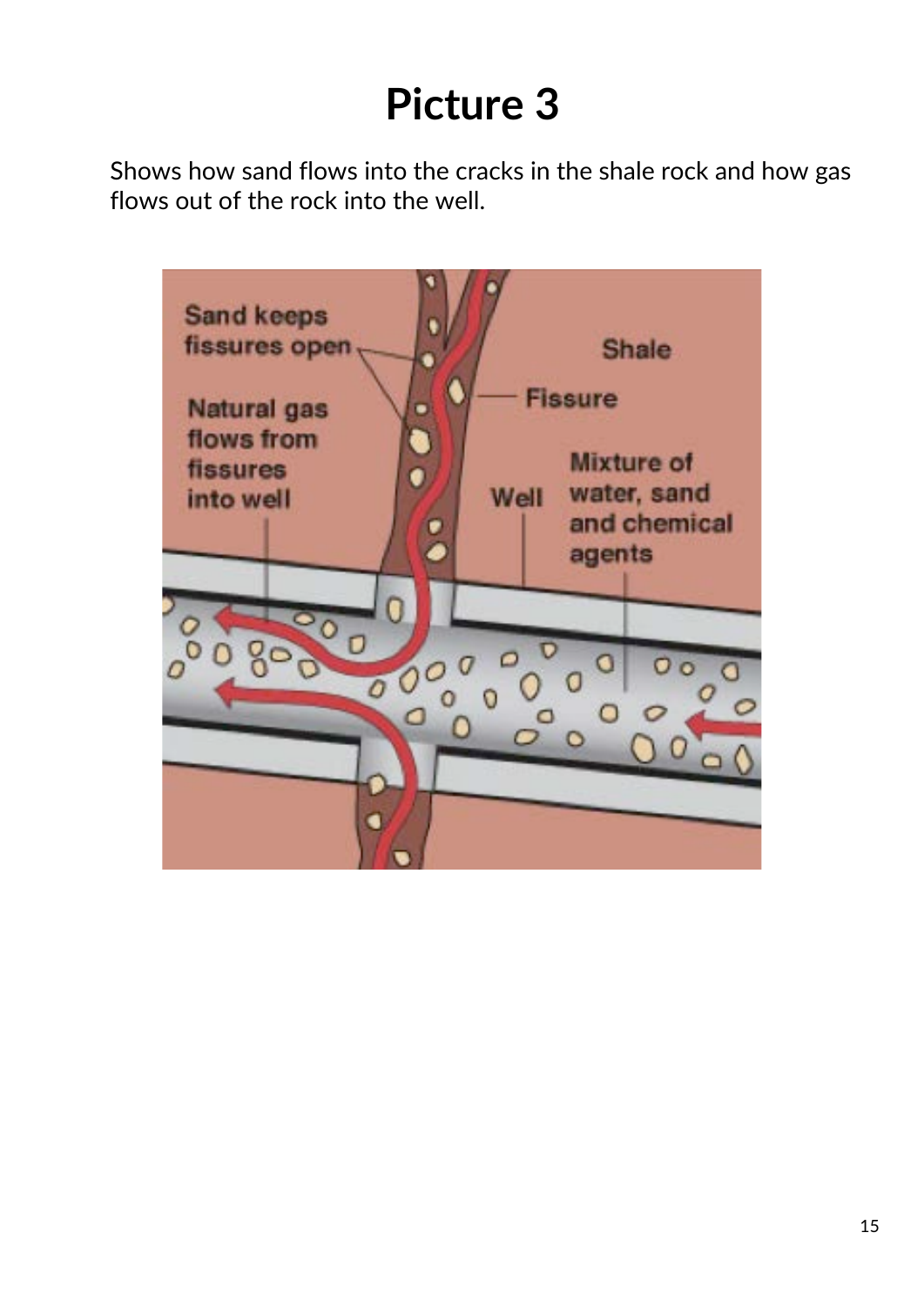### Shows the meaning of 1% chemicals and 5% sand

1% chemicals means 1 glass out of 100 glasses of water 5% sand means 5 glasses out of 100 glasses would be sand